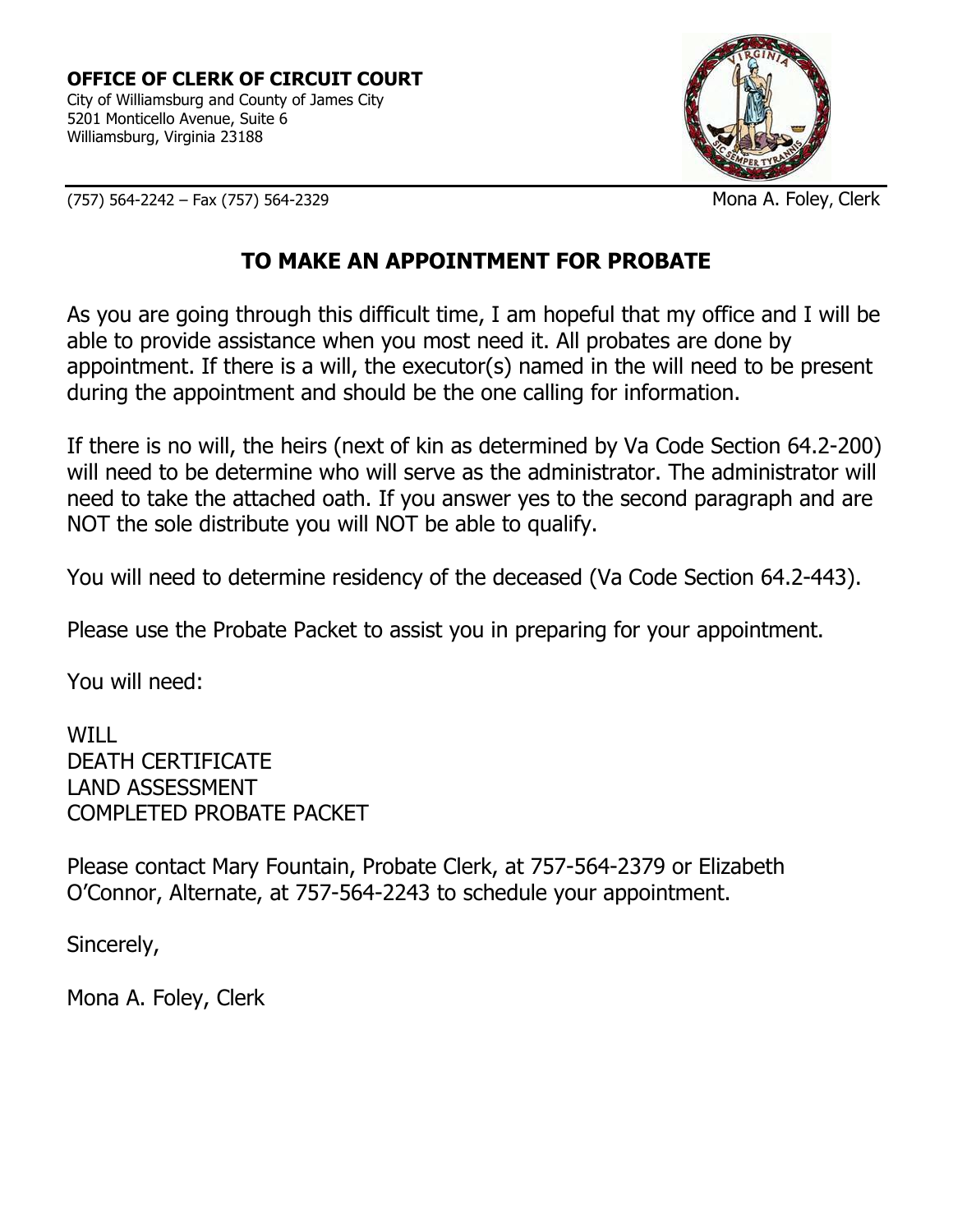#### **GENERAL INSTRUCTIONS FOR ADMINISTRATION OF ESTATES**

1. PROBATE WILL with Clerk of Circuit Court where deceased has residence:

- a. Original Will, copies not acceptable and the Clerk will retain the will.
- b. Death certificate
- c. Executor or Administrator must appear before the Clerk
- d. List of heirs: name, address and age (Va Code 64.2-100)
- e. Estimate of value of probate assets:
	- **Real Estate**  $\frac{1}{2}$
	- Bank accounts, stocks, investments, automobiles, etc.

#### **DO NOT INCLUDE:**

- Items with beneficiaries (unless the estate is named)
- Jointly owned items  $\frac{1}{2}$  and  $\frac{1}{2}$
- Payable on death or survivor accounts

# YOU WILL PAY PROBATE TAX ON THE ESTIMATE PROVIDED: \$1.00 per \$1,000.00 example \$100,000.00 is \$100.00

# FEE TO PROBATE/OR QUALIFY CONSISTS OF PROBATE TAX ESTIMATE AND **RECORDING AND COPY FEES**

# 2. QUALIFY AS EXECUTOR OR ADMINISTRATOR:

- a. Sign oath and bond
- b. Surety on bond (if not waived by a Will or Va Code) or you live out of state
- c. Receive instruction packet
- d. Receive Certificates of Qualification

#### 3. ADMINISTRATION OF ESTATE (Collect assets, pay debts, distribute):

- a. Send notices to heirs and beneficiaries
- b. Obtain Tax ID (IRS SS-4)
- c. Open estate account, all probate funds MUST go through this account
- d. File inventory within 4 months with Commissioner of Accounts. Exact values as of date of death
- e. Distribute special bequests in Will, including listed tangible personal property
- f. Liquidate balance if directed, otherwise distribute
- g. Special rules for real estate (no Will, you need approval from the Court to sell)
- h. File tax returns, individual and fiduciary, income and inheritance
- i. File annual accountings with Commissioner of Accounts and pay required fee
- j. After determining all bills/debts are paid, distribute to heirs/beneficiaries
- k. Special considerations if insufficient assets
- l. Compensation
- m. File final accounting and pay required fee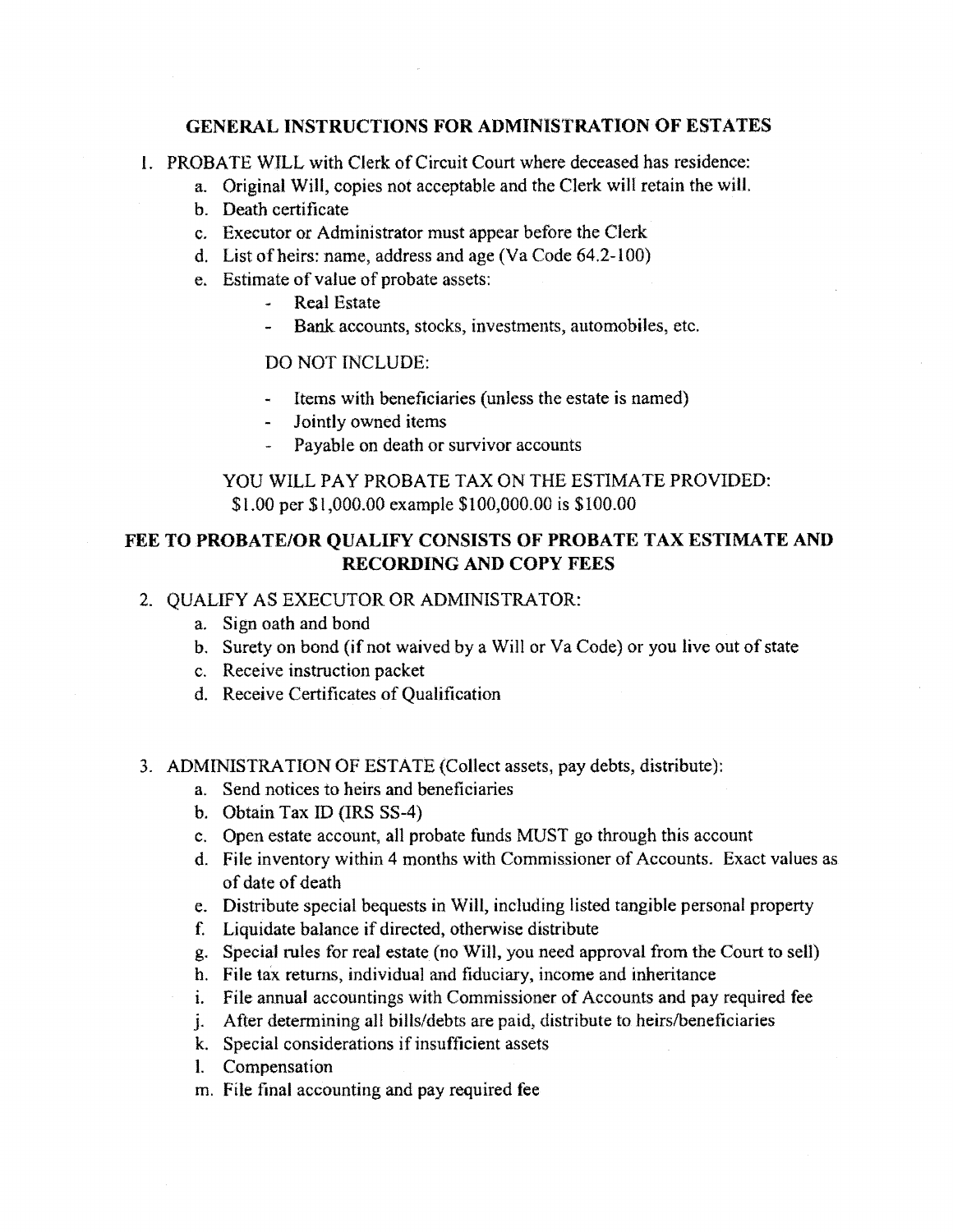# OATH OF PERSON SEEKING APPOINTMENT AS ADMINISTRATOR

WILL FILE

### STATE OF VIRGINIA, Williamsburg, to-wit:

the Circuit Court of Williamsburg/James City County requesting appointment as Administrator hereby solemnly swear that

I am not under a disability as defined under Code of Virginia § 8.01-2, and regardless of whether my civil rights have been restored, I have not been convicted of a felony offense of (i) fraud or misrepresentation or (ii) robbery, extortion, burglary, larceny, embezzlement, fraudulent conversion, perjury, bribery, treason, or racketeering.

**OR** 

I have been convicted of one or more of the above listed felony offenses, and I am the sole distributee of the above named estate.

Subscribed and sworn to before me this the  $\_\_\_\_$  day of  $\_\_\_\_\_\_$ .

Clerk/Deputy Clerk

Va. Code § 64.2-502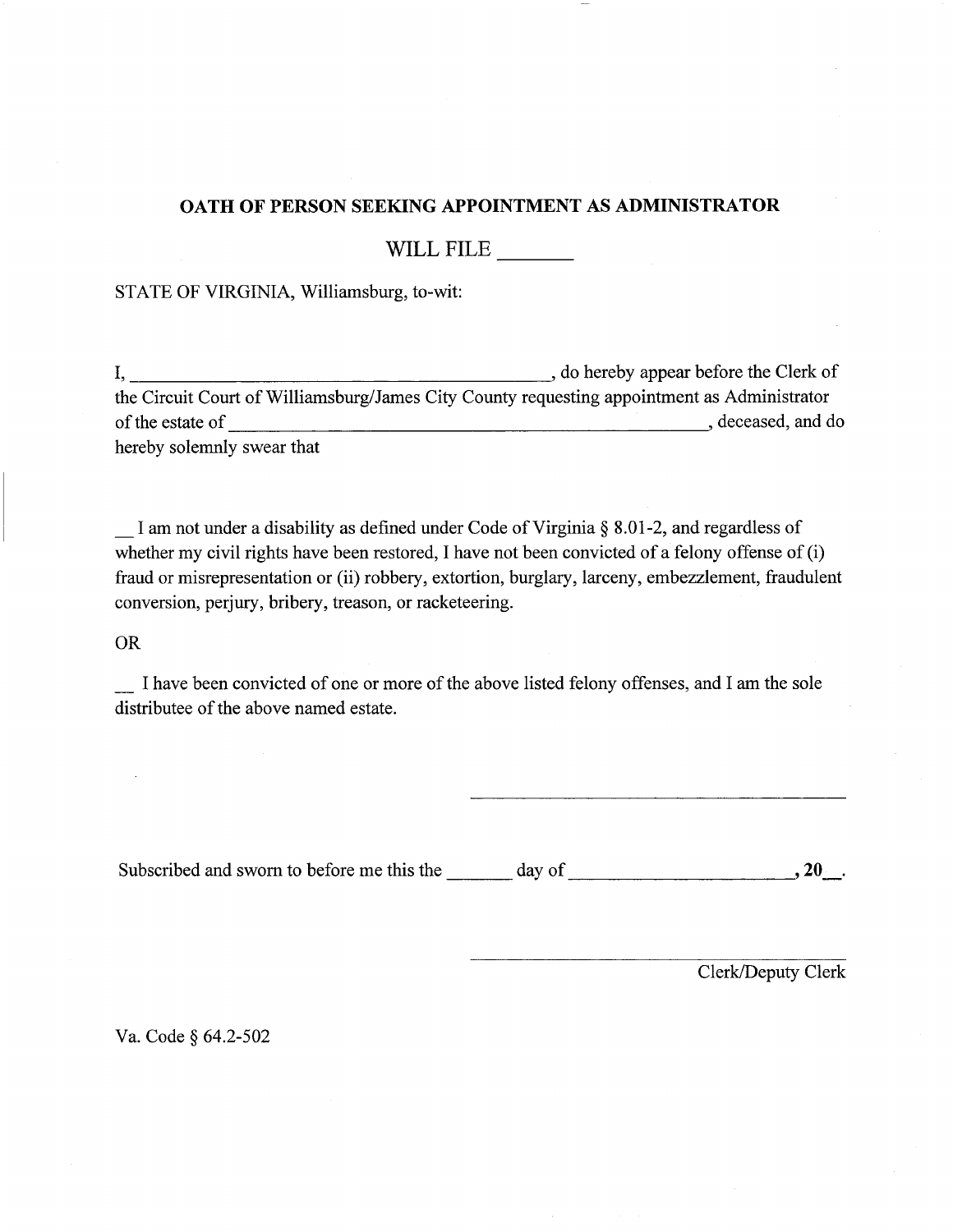#### PROBATE TAX RETURN (CONFIDENTIAL)

COMMONWEALTH OF VIRGINIA VA. CODE §§ 58.1-1713, -1714 This return must be filed with the Clerk of Circuit Court at the time a will is offered for probate or the grant of administration is sought in such court when the estate exceeds fifteen thousand dollars (\$15,000) in value.

| Decedent's name                                                                                                                                                               |  |  |
|-------------------------------------------------------------------------------------------------------------------------------------------------------------------------------|--|--|
|                                                                                                                                                                               |  |  |
| VALUE OF DECEDENT'S PROBATE ESTATE                                                                                                                                            |  |  |
|                                                                                                                                                                               |  |  |
| (a) Personal Property                                                                                                                                                         |  |  |
| (b) Real Property Located in Virginia                                                                                                                                         |  |  |
| TOTAL VALUE OF DECEDENT'S PROBATE ESTATE                                                                                                                                      |  |  |
| I (we), the undersigned, declare under penalty of law that I (we) have examined this Return and to the best of my (our) belief<br>it is a true, correct, and complete Return. |  |  |

| DATE | SIGNATURE OF PERSON OFFERING WILL FOR PROBATE OR SEEKING GRANT OF ADMINISTRATION |
|------|----------------------------------------------------------------------------------|
|      |                                                                                  |
|      |                                                                                  |
| DATE | SIGNATURE OF ADDITIONAL PERSON SEEKING GRANT OF ADMINISTRATION                   |
|      |                                                                                  |

#### **INSTRUCTIONS**

GENERAL. The probate tax is not an inheritance tax or an estate tax. It is a tax imposed on the probate of every will or grant of administration on every estate that exceeds fifteen thousand dollars (\$15,000). The state probate tax rate is  $10¢$ for every \$100, or fraction thereof, of the value of the decedent's estate. No one is permitted to qualify as executor or administrator until this tax is paid. Cities and counties are permitted to impose a probate tax in an amount equal to onethird of the state tax.

WHAT'S INCLUDED. The tax is imposed on the decedent's probate estate. Thus, do not include (i) any property that the decedent owned with another with the right of survivorship, (ii) life insurance unless it is payable to the decedent's estate, (iii) real estate transferred by a transfer on death deed, or (iv) any other property passing by contract or beneficiary designation from the decedent to another person. In addition, you should not include any of the decedent's real estate located in another state.

VALUATION METHOD. Because of the difficulty in determining exact values at the time of probate or qualification, the Clerk will accept a reasonable estimate of the value of the decedent's personal property. You should try to be as accurate as possible when making your estimate in order to eliminate the need to return to the Clerk's Office and pay additional tax and/or increase your bond at a later time. If you do not know the actual value of the decedent's real property, you may use its assessed value for local real estate tax purposes.

VALUATION DATE. All property is to be valued as of the date of the decedent's death.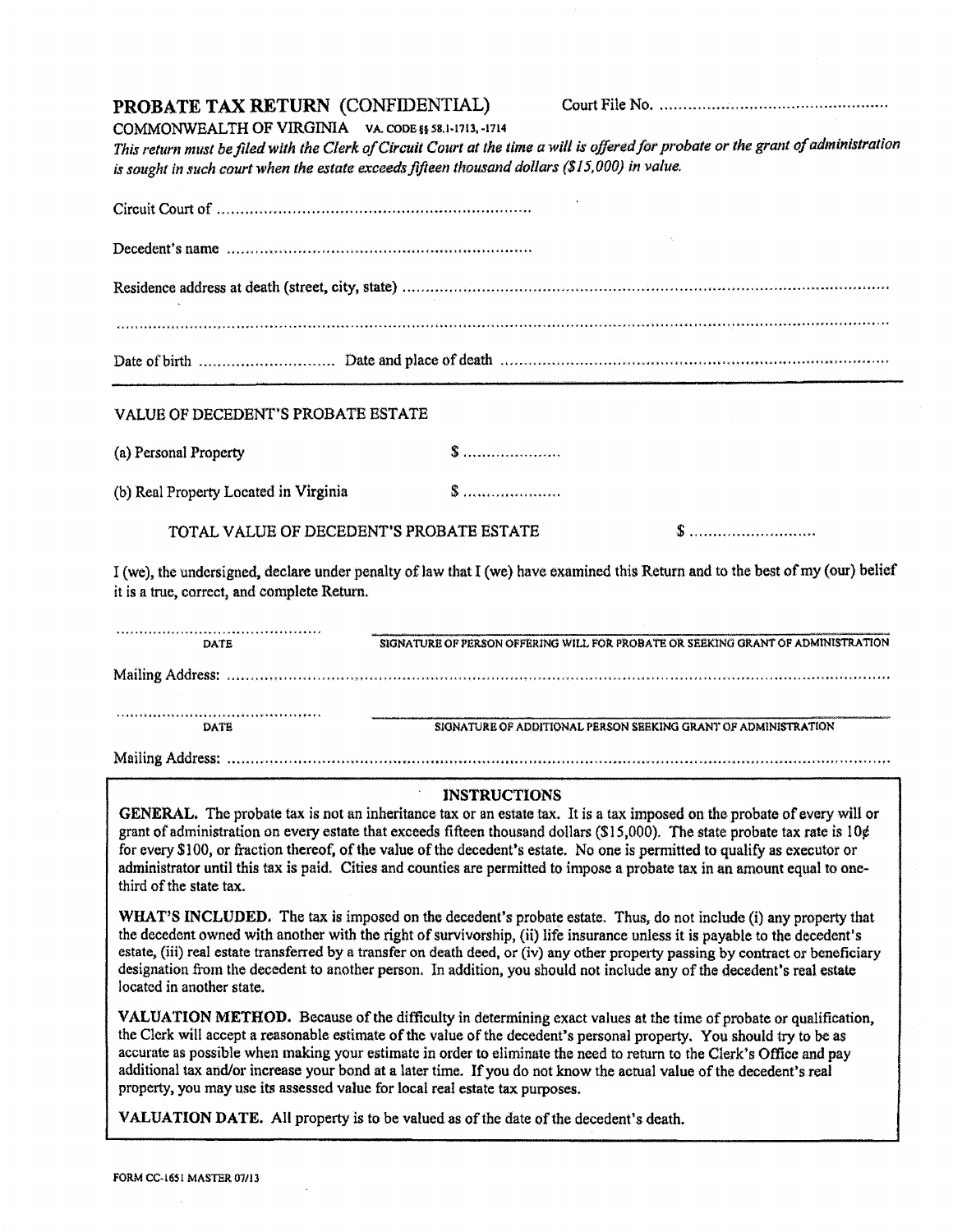# PROBATE INFORMATION FORM

|--|--|

| COMMONWEALTH OF VIRGINIA                                                                                                                                                                                                                    |
|---------------------------------------------------------------------------------------------------------------------------------------------------------------------------------------------------------------------------------------------|
| (For appointment of executor, administrator, curator, and/or probate of a will without qualification.)                                                                                                                                      |
| Circuit Court of manuscripture communication communication communication continuous construction of                                                                                                                                         |
|                                                                                                                                                                                                                                             |
|                                                                                                                                                                                                                                             |
|                                                                                                                                                                                                                                             |
|                                                                                                                                                                                                                                             |
|                                                                                                                                                                                                                                             |
|                                                                                                                                                                                                                                             |
| 6. Requested action: appointment of [ ] administrator [ ] executor [ ] curator [ ] probate of will                                                                                                                                          |
|                                                                                                                                                                                                                                             |
|                                                                                                                                                                                                                                             |
| 9. Basis for request: $\begin{bmatrix} 1 \end{bmatrix}$ executor named in will $\begin{bmatrix} 1 \end{bmatrix}$ sole distributed $\begin{bmatrix} 1 \end{bmatrix}$ other distributed $\begin{bmatrix} 1 \end{bmatrix}$ creditor            |
|                                                                                                                                                                                                                                             |
|                                                                                                                                                                                                                                             |
|                                                                                                                                                                                                                                             |
|                                                                                                                                                                                                                                             |
|                                                                                                                                                                                                                                             |
|                                                                                                                                                                                                                                             |
|                                                                                                                                                                                                                                             |
|                                                                                                                                                                                                                                             |
|                                                                                                                                                                                                                                             |
|                                                                                                                                                                                                                                             |
|                                                                                                                                                                                                                                             |
| 20. The total value of the decedent's real and personal estate $\begin{bmatrix} 1 \\ 1 \end{bmatrix}$ did $\begin{bmatrix} 1 \\ 1 \end{bmatrix}$ did not exceed \$15,000 on the date of death.                                              |
| I hereby certify that to the best of my knowledge and belief this is an accurate statement of facts, and I acknowledge a<br>continuing legal duty to report any later discovered errors or inconsistencies to the Clerk of Court.           |
| PRINTED NAME OF REQUESTING PERSON<br>SIGNATURE OF REQUESTING PERSON<br><b>DATE</b>                                                                                                                                                          |
|                                                                                                                                                                                                                                             |
| INFORMATION TO BE FURNISHED BY EACH PERSON SEEKING APPOINTMENT                                                                                                                                                                              |
|                                                                                                                                                                                                                                             |
| 22. Have you ever been convicted of a felony? $\begin{bmatrix} \end{bmatrix}$ yes $\begin{bmatrix} \end{bmatrix}$ no.                                                                                                                       |
|                                                                                                                                                                                                                                             |
| 24. Are you now, or have you ever been, an attorney at law in Virginia or elsewhere? [] yes [] no. (If yes, and you do<br>not now possess an active license from the Virginia State Bar, explain the details on a separate sheet of paper.) |
| I (we) hereby certify that to the best of my (our) knowledge and belief this is an accurate statement of facts, and I (we)                                                                                                                  |
| acknowledge a continuing duty to report any later discovered errors or inconsistencies to the Clerk of Court.                                                                                                                               |
|                                                                                                                                                                                                                                             |
| <b>SIGNATURE OF REQUESTING PERSON</b><br><b>DATE</b><br>PRINTED NAME OF REQUESTING PERSON                                                                                                                                                   |

 $\begin{minipage}{.4\linewidth} \begin{tabular}{l} \textbf{0.03}\end{tabular} \end{minipage}$  <br> $\begin{tabular}{l} \textbf{DATE} \end{tabular}$ 

 $\begin{minipage}{.4\linewidth} \textbf{PRINIED NAME OF REQUESTING PERSON} \end{minipage}$ 

SIGNATURE OF REQUESTING PERSON